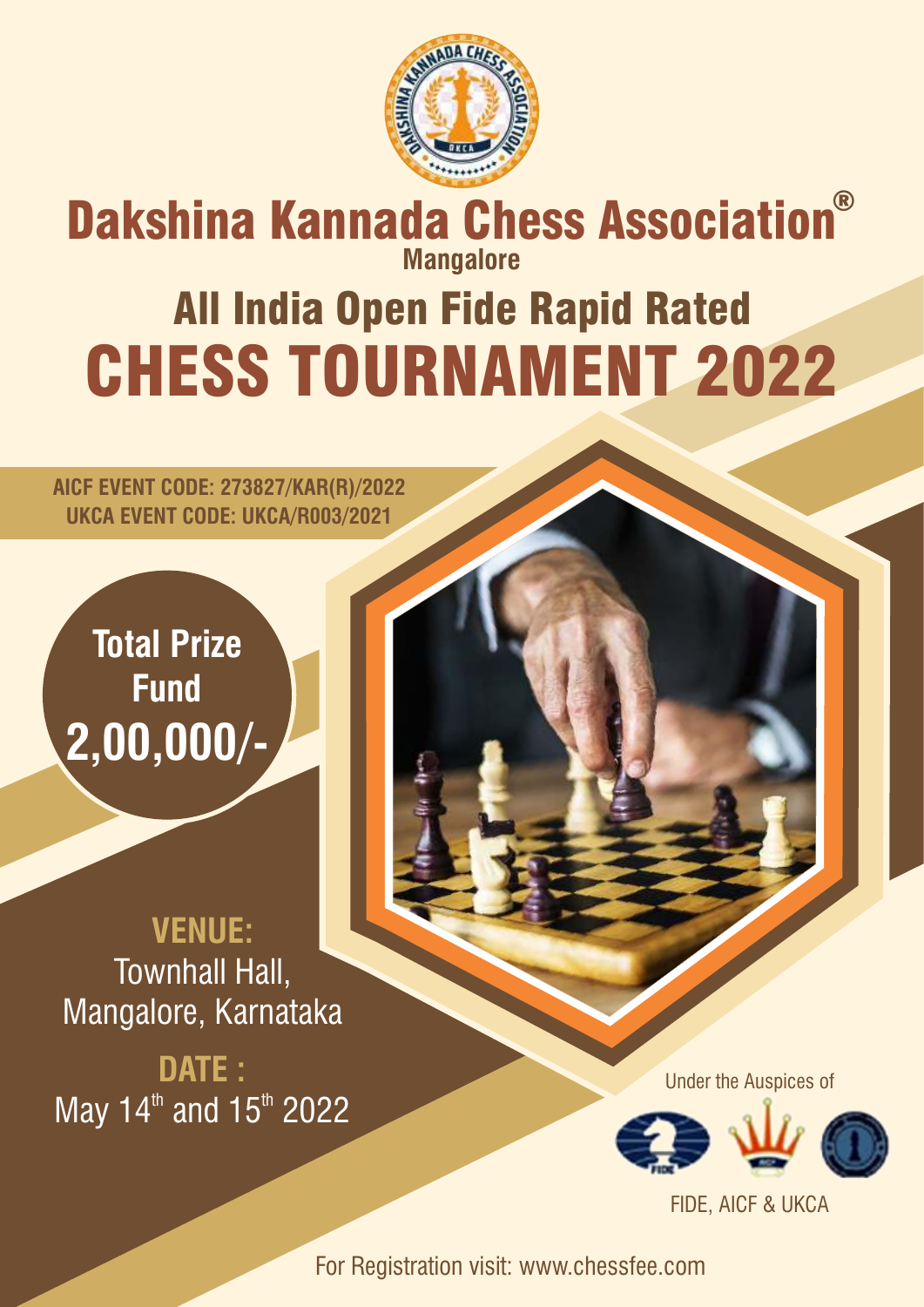| <b>OPEN CATEGORY</b>                                                                                                                                                                                                                                                |                                                                                                                                                                                                                                     |                                                                                                               |                                                                                                                                                                                                                                                                                                                                                                |             |                                                                                             |
|---------------------------------------------------------------------------------------------------------------------------------------------------------------------------------------------------------------------------------------------------------------------|-------------------------------------------------------------------------------------------------------------------------------------------------------------------------------------------------------------------------------------|---------------------------------------------------------------------------------------------------------------|----------------------------------------------------------------------------------------------------------------------------------------------------------------------------------------------------------------------------------------------------------------------------------------------------------------------------------------------------------------|-------------|---------------------------------------------------------------------------------------------|
| 1st<br>2nd<br>3rd<br>4th<br>5th<br>6th<br>7th<br>8th<br>9th<br>10 <sub>th</sub><br>11th-15th<br><b>16th-20th</b><br>21st-25th                                                                                                                                       | Rs. $30,000/- +$ Trophy<br>Rs. 20,000/- $+$ Trophy<br>Rs. $10,000/- +$ Trophy<br>Rs. 8,000/-<br>Rs. 7,000/-<br>Rs. 6,000/-<br>Rs. 5,000/-<br>Rs. 4,500/-<br>Rs. 3,500/-<br>Rs. 3,000/-<br>Rs. 2,500/-<br>Rs. 2,000/-<br>Rs. 1,500/- |                                                                                                               | <b>AGE CATEGORY PRIZE</b><br>5-7, 9, 11, 13 & 15<br><b>Top 8 Trophies for Boys &amp;</b><br><b>5 Trophies for Girls (Each Category)</b><br><b>DAKSHINA KANNADA BEST PLAYER TOP 5</b><br>1st Rs. 2,000/-<br>2nd Rs. 1,500/-<br>3rd Rs. 1,000/-<br>4th - 5th Trophy only<br><b>Physically Challenged</b><br>Rs. 1000/-<br><b>Best Women Player</b><br>Rs. 1500/- |             |                                                                                             |
| 1000-1199                                                                                                                                                                                                                                                           | 1200 - 1399                                                                                                                                                                                                                         |                                                                                                               |                                                                                                                                                                                                                                                                                                                                                                | 1400 - 1599 | 1600 - 1799                                                                                 |
| 1st<br>Rs. 3,500/<br>Rs. 3,000/<br>2nd<br>3rd<br>Rs. 2,500/<br>Rs. 2,000/<br>4th<br>5th<br>Rs.1,500/<br><b>Best Veteran Player (above 60 years)</b><br>1st<br>Rs. 2,000/-<br>Rs. 1,500/-<br>2nd<br><b>Best Youngest Player</b><br>1 & II Trophy Only                | Rs. 3,500/-<br>1st<br>Rs. 3,000/-<br>2nd<br>Rs. 2,500/-<br>3rd<br>Rs. 2,000/-<br>4th<br>5th<br>Rs. 1,500/-                                                                                                                          | <b>Unrated</b><br>1st Rs. 3,500/-<br>2nd Rs. 3,000/-<br>3rd Rs. 2,500/-<br>4th Rs. 2,000/-<br>5th Rs. 1,500/- | 1st Rs. 3,500/-<br>2nd Rs. 3,000/-<br>3rd Rs. 2,500/-<br>4th Rs. 2,000/-<br>5th Rs. 1,500/-                                                                                                                                                                                                                                                                    |             | 1st Rs. 3,500/-<br>2nd Rs. 3,000/-<br>3rd Rs. 2,500/-<br>4th Rs. 2,000/-<br>5th Rs. 1,500/- |
| <b>INAUGURATION:</b><br>14th May 2022 at 9:00 AM<br>First Round Starts at 10.30 AM                                                                                                                                                                                  |                                                                                                                                                                                                                                     | <b>PRIZE DISTRIBUTION:</b><br>15th May 2022 at 4:00 PM                                                        |                                                                                                                                                                                                                                                                                                                                                                |             | <b>Last Date for Registration:</b><br>13th May 2022                                         |
| <b>Entry Fee Rs. 1,000/-</b>                                                                                                                                                                                                                                        |                                                                                                                                                                                                                                     |                                                                                                               |                                                                                                                                                                                                                                                                                                                                                                |             |                                                                                             |
| Lunch will be provided to all Participants & Parents                                                                                                                                                                                                                |                                                                                                                                                                                                                                     |                                                                                                               |                                                                                                                                                                                                                                                                                                                                                                |             |                                                                                             |
| <b>COVID-19-STANDARD OPERATING PROCEDURES</b><br>All Necessary precautions and the standard Operating Procedures with respect to COVID-19 must be followed strictly<br>Wearing mask is compulsory, hands must be sanitized and social distance has to be maintained |                                                                                                                                                                                                                                     |                                                                                                               |                                                                                                                                                                                                                                                                                                                                                                |             |                                                                                             |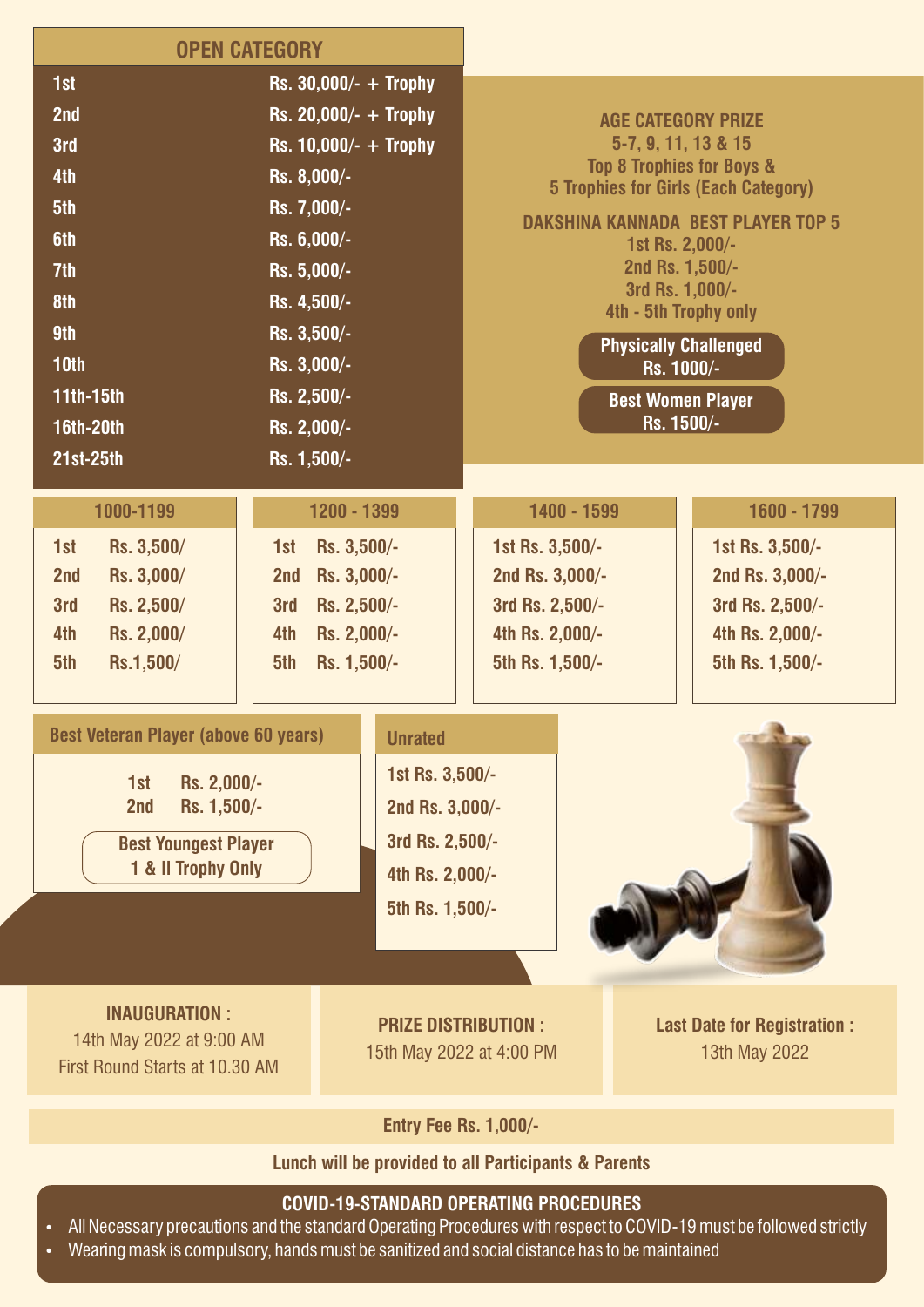### **AICF REGISTRATION AND REQUIREMENTS**

- All AICF registration will be accepted only through online by AICF.
- Players registration should be done on or before 13th May 2022.
- AICF players registration is mandatory and it should be done well before participating in any tournament.
- For renewing AICF registration of existing players please click http://aicf.in/player-search/
- For fresh AICF registration please click http://aicf.in/online-player-registration/

### **TOURNAMENT REGULATIONS**

- Free Entry for GM's & IM's
- $\cdot$  **Time Control :** 25 min  $+$  10 sec
- **System of Play :** The tournament will be conducted as per FIDE laws & Swiss system with 9 rounds.
- Protests: Protests, if any against the decision of the Chief Arbiter shall be made in writing with a protest fee Rs.1000/- within 10 minutes of the occurrence of the incident to the appeals committee. The protest fee will be refunded if the appeal is upheld.
- Withdrawals A player may withdraw at any stage of the event after informing Chief arbiter in writing.
- Appeals Committee : Five members appeals committee shall be formed. No member of the committee can vote on dispute in which a player from himself is involved and in such cases, the reserve can take his place in the committee.

#### Team of Arbiters

**IA, Vasanth BH** Chief Arbiter **NA, Sakshath UK**

Deputy Chief

And team

The organizers have the right to reject any entry without assigning any reason there of No requests towards waiver of entry fee will be entertained.

Players qualified for more than one prizes will be considered only for one higher prize.

Welcomes you all

**Ramesh Kote President** 

**Abhishek Kattemar Seceretary** 

**Poornima S alva Treasurer** 

**V P Ashirwad**  Vice President

**Sandeep Kumar** Vice President

**Sathya Prasad K** Joint Seceretary

**Adolf Lobo** Joint Treasurer

**Distance Railway Station - Town Hall - 1Km KSRTC - Town Hall - 5Km**